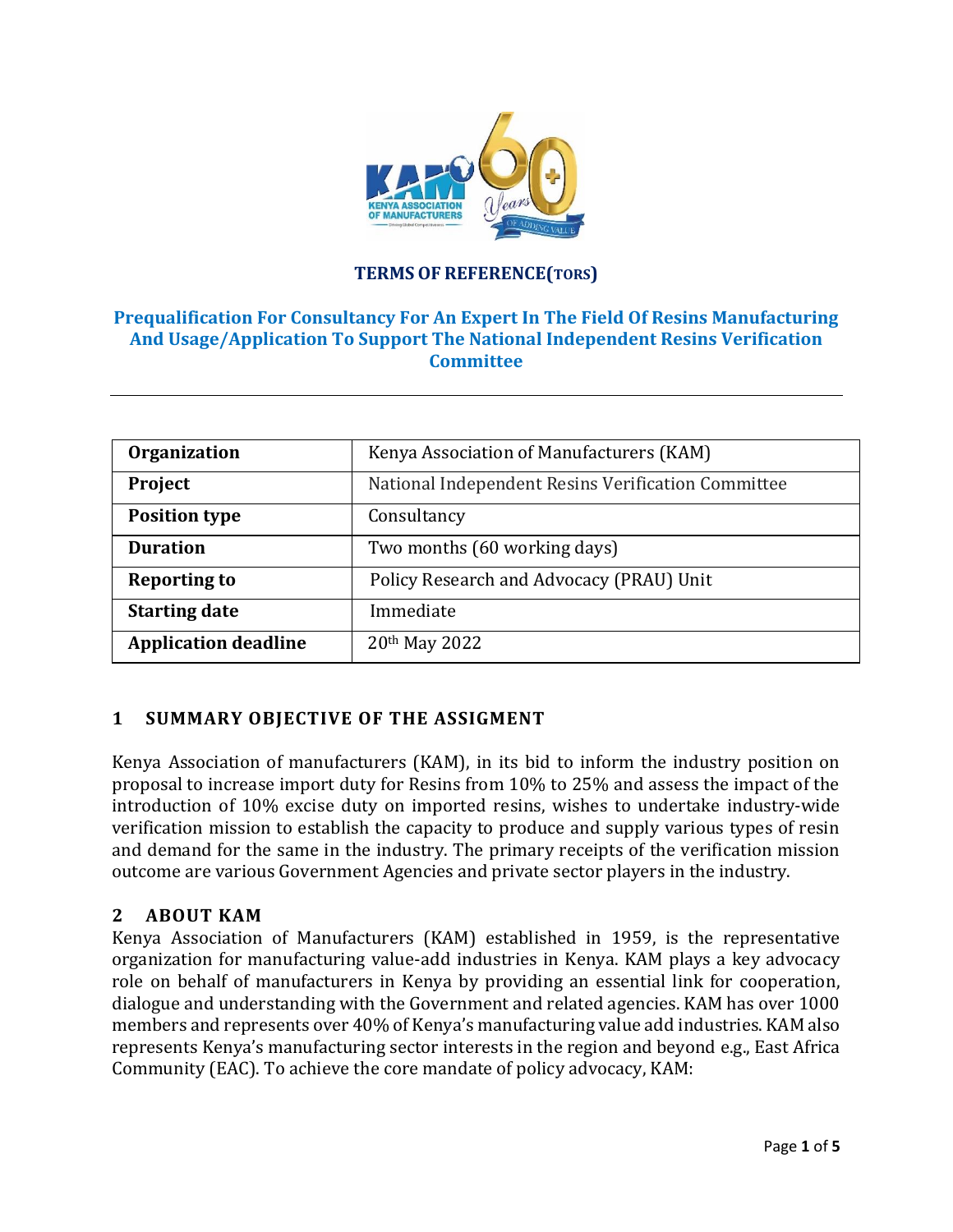- Promotes trade and investment
- Upholds standards
- Encourages the formulation, enactment and administration of sound policies that facilitate a competitive business environment and reduce the cost of doing business.

In pursuit of these mandates, KAM prepares National and EAC budget proposals with the aim of promoting the Kenya manufacturing sector competitiveness both in Kenya and at the EAC level every year. The budget proposals are in line with Kenya's Vision 2030 and Kenya Industrial Transformation Programme (KITP) which seeks to transform the country into an industrialized nation by 2030.

## **3 BACKGROUND OF THE EXERCISE**

Under the EAC Common External Tariff, the resin grades in dispute attract import duty in the range of 0%-10%. Resins are used as inputs in various industries including paint, construction, leather, automotive sector among others. The Finance Act 2021 introduced a 10% Excise Duty on all resins except epoxises. Table 1 below shows the affected tariff lines are:

|            | <b>Tariff and description</b>        | <b>Current</b><br><b>CET</b> rate | <b>Excise</b><br>duty | Proposed import<br>duty |  |
|------------|--------------------------------------|-----------------------------------|-----------------------|-------------------------|--|
|            | 3907.99.00-Polyesters-saturated<br>& | 10%                               |                       |                         |  |
|            | unsaturated                          |                                   |                       |                         |  |
|            | 3907.50.00-Alkyds                    | 10%                               | 10%                   | 25%                     |  |
| 3          | 3905.91.00-Emulsions VAM             | 10%                               | 10%                   | 25%                     |  |
|            | 3903.20.00-Emulsion styrene acrylic  | $0\%$                             | 10%                   | 25%                     |  |
| 5          | 3906.90.00-Emulsions, BAM            | 10%                               | 10%                   | 25%                     |  |
| 6          | 3905.19.00-Homopolymers              | 10%                               | 10%                   | 25%                     |  |
|            | 3906.10.00-Acrylic for automotive    | 10%                               |                       |                         |  |
|            | plant                                |                                   |                       |                         |  |
|            | 8 3907.91.00 unsaturated polyester   | 10%                               | 10%                   | 25%                     |  |
| $\sqrt{ }$ |                                      |                                   |                       |                         |  |

*Source: EAC CET (2017) & Finance Act (2021)*

The excise duty has exposed several companies in the industry who have reported lack of sufficient local capacity to produce and supply various grades of resins as per the industry requirements. Further, KAM has received a proposal from a local resin manufacturer to increase the import duty from 10% to 25% citing sufficient capacity to produce and supply the industry; a position has been objected to by the users across various sectors within Manufacturing.

It is against this background that the Association seeks to inform the industry position on the proposed increment of import duty for resins from 10% to 25% and assess the impact of the introduction of 10% excise duty on imported resins.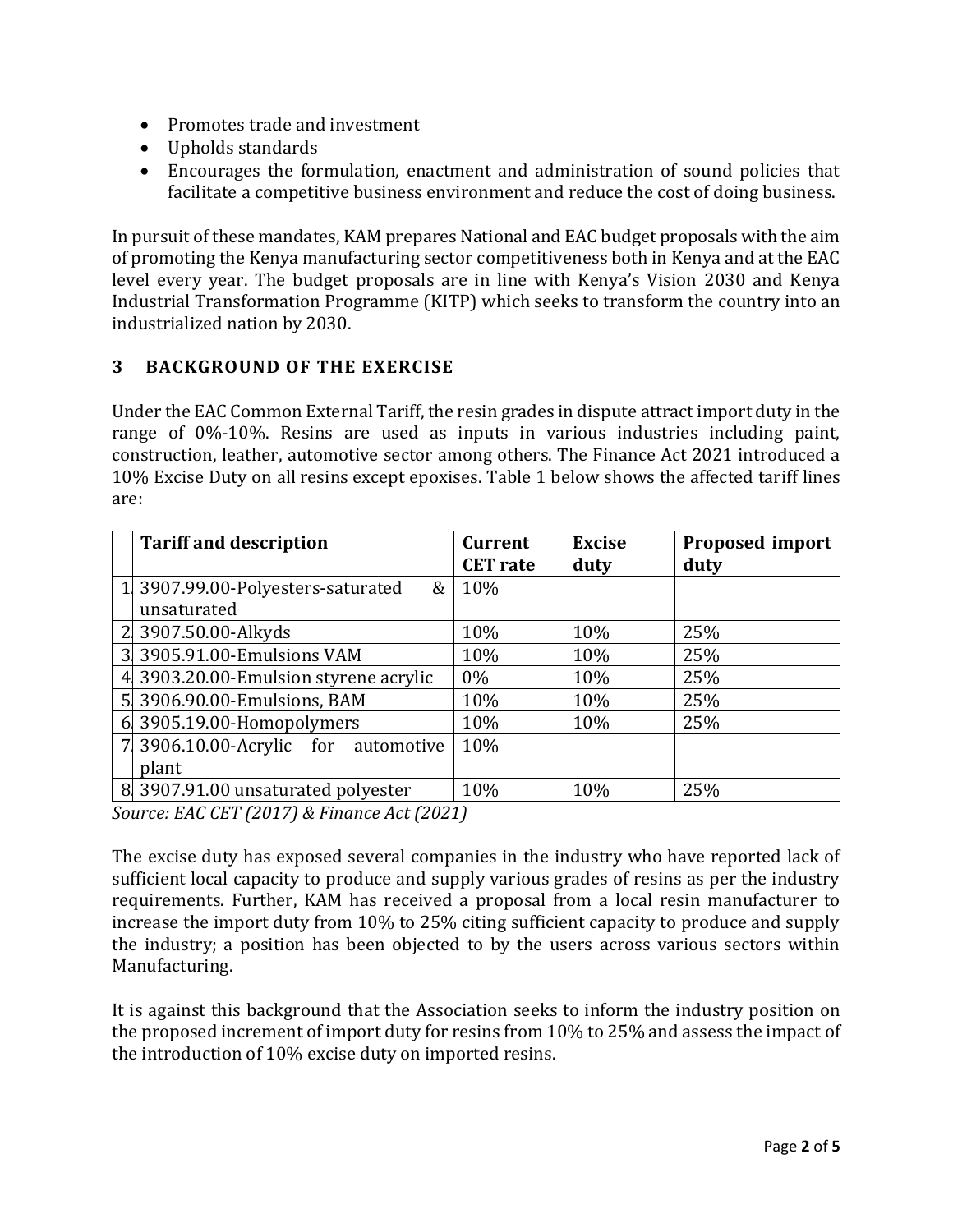## **Objective of the assignment**

The objective of the consultancy is to provide technical support to the National Independent Resins Verification Committee. Specifically, the expert will be responsible for:

- a) Providing technical support to the verification excise
- b) Provide analytical input to data collected and verifications visits; and
- c) Writing the report under guidance of the committee

### 4 **SCOPE OF THE ASSIGNMENT**

The scope of work will cover the following areas:

- a) Design data collection tools for exercise
- b) Collection, collation and analysis of information and data on resins manufacturers and users in Kenya to inform the following:
	- a. The national production capacity(supply) of resins.
		- i. Installed capacity for resins
		- ii. Average running hours per year
		- iii. Reasons for under/over production if any
		- iv. Projections for the next five years.
		- v. Production for the last five years or where applicable
	- b. Determine the national demand for resins.
	- c. Examine the grades of resins being produced locally.
	- d. National consumption of resins across various industries
	- e. Pricing structures of the producer(s)
	- f. Determine the cost of locally produced resins versus imported resins
	- g. Address the concerns of quality of locally produced resins
	- h. Assess the impact of local resin manufacturing capacity being resident amongst a minority of user's players and whether this presents any risk of dominance to the industry, in terms of.
		- i. Significantly controlling the price level or terms of delivery of resins
		- ii. Influencing competitive conditions
		- iii. Violation of competition law
	- i. Establish the risk to the investments made by the players in resin production capacity with existing tariff on imported resins.
	- j. Confirm if there exists alternative market within EAC for resins exports from Kenya.
- c) Prepare a report on the outcome of the verification exercise with a clear way forward for adoption by the Committee.

### **5 EXPECTED OUTPUTS**

- a. Inception report to demonstrate his understanding of the scope of work and
- b. A desktop review on the resin industry in Kenya and a set of data collection tools (targeting various stakeholders within the value chain) for adoption and use by the committee during the exercise
- c. A draft report with a clear recommendation from the verification exercise for validation and adoption by the committee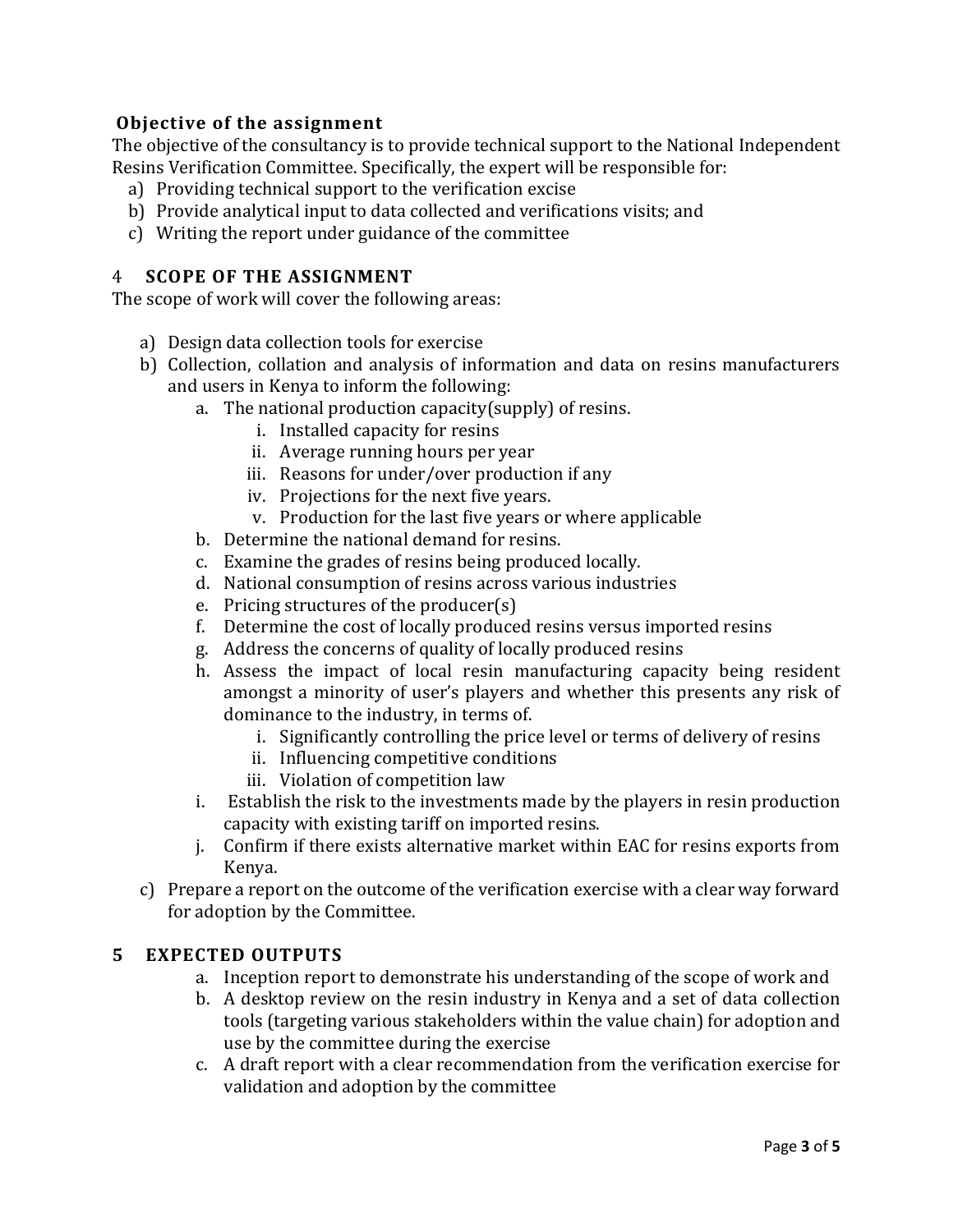## **6 TIMEFRAME AND IMPLEMENTATION SCHEDULE**

The assignment is to be undertaken within 60 calendar day from the date of signing the contract.

The proposed timeline excludes the time gap between relevant meetings between the consultant and committee members and stakeholders; as well as the time that may be required for the Committee to study the output for approval purposes.

| Output(s)       | <b>Deliverable</b>              | <b>Timelines</b>              |  |
|-----------------|---------------------------------|-------------------------------|--|
| <b>Output 1</b> | Inception report                | 7 working days after signing  |  |
|                 |                                 | the contract                  |  |
| Output 2        | A desktop review brief on the   | 15 working days after signing |  |
|                 | resin industry in Kenya and a   | the contract                  |  |
|                 | set of data collection tools    |                               |  |
|                 | (targeting various stakeholders |                               |  |
|                 | within the value chain) for     |                               |  |
|                 | adoption and use by the         |                               |  |
|                 | committee during the exercise   |                               |  |
| Output 3        | A draft report with clear       | 45 working days after signing |  |
|                 | recommendations<br>from         | the contract                  |  |
|                 | verification exercise for       |                               |  |
|                 | validation and adoption by the  |                               |  |
|                 | committee                       |                               |  |

# **7 Qualifications and skills of the Consultant**

The consultant must have extensive experience in the resins manufacturing process and a clear understanding of the wide usage or application of resins in the industry. In addition, the consultant should**:**

### **7.1 Academic Qualification Requirements**

- a. University degree in chemical, manufacturing/production engineering, analytical chemistry, industrial chemistry / any other chemical specialization.
- b. Be a holder of a Masters in Chemical Engineering. A Ph.D. in Chemical Engineering would be an added advantage.

### **7.2 Experience Requirement**

- a. A good understanding of the resins manufacturing and their various uses
- b. Good knowledge of chemical processing, batch manufacturing/processing in all its aspects including thermodynamics
- c. A good understanding of the occupational health and safety concerns in a resins manufacturing/user facility.
- d. Good Knowledge of quality aspects of resins
- e. Good interviewing, report writing and analytical skills
- f. Ability to engage with a cross-section of stakeholders in the public and private sectors.